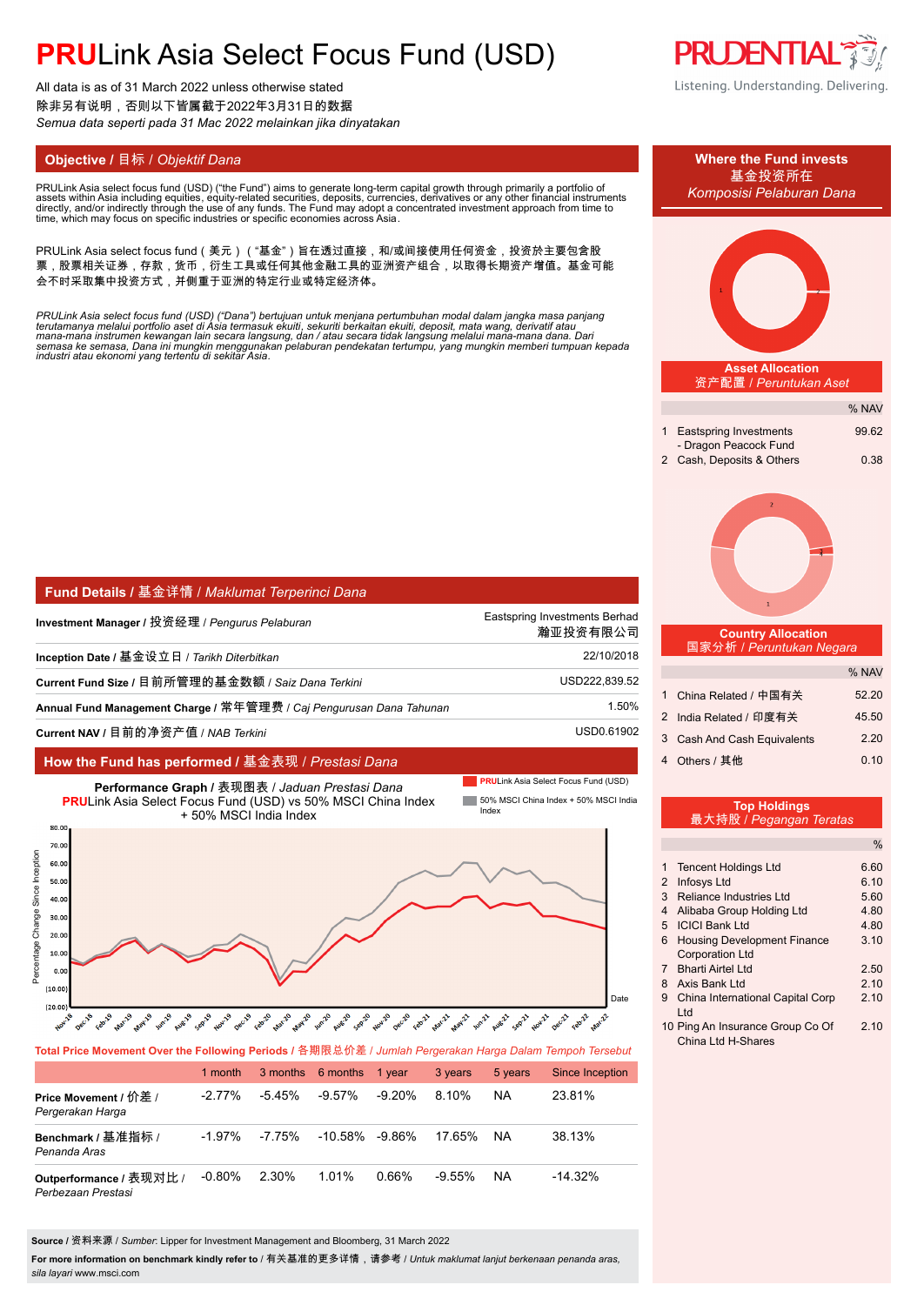All data is as of 31 March 2022 unless otherwise stated 除非另有说明,否则以下皆属截于2022年3月31日的数据 *Semua data seperti pada 31 Mac 2022 melainkan jika dinyatakan*

### **Monthly Update /** 每月简报 / *Peningkatan Bulanan*

#### **Market Review /** 市场回顾 */ Tinjauan Bulanan*

Global equity markets rose in March but ended the first quarter of 2022 as the worst quarter since the COVID-19 pandemic. The ongoing Russia-Ukraine conflict and inflationary pressures as well as the ramp up of interest rates by major central banks continued to weigh on sentiment. Developed Market equities recovered some of their losses towards the end of March and posted positive returns, whereas Emerging Market equities underperformed in this tough environment.

Chinese equities returned -8.0% in USD terms in March. China saw a surge in COVID-19 cases that led to stricter mobility restrictions and lockdown measures. As a result, its manufacturing PMI fell from 50.2 in February to 49.5 in March. This first contraction in two years highlighted the urgency for more policy intervention to stabilise China's economy.

The Chinese market saw an accelerated weakening due to the ongoing Russia-Ukraine conflict. This, as well as the Fed's interest rate hikes, have driven a sharp rise in the energy and industrial metal prices, leading to imported pressure on domestic raw material prices. The resumption of work and production overseas, coupled with the deterioration of the domestic COVID-19 epidemic, could weaken the domestic supply chain. Hence, the recovery of manufacturing industry may face pressures in the short term.

MSCI India returned 3.6% in the month of March. Indian markets began to make some recovery from early this month, following the declines seen amid rising oil and geopolitical tensions. Most sectors ended the month higher, with Energy, Utilities, and Communication Services outperforming the benchmark.

全球股市于3月份走高,但就2022年首季而言,却是自新冠肺炎疫情以来表现最糟糕的季度。持续演进的俄乌冲突和通胀压力,以及主要央行加息等因素继续打 压市场情绪。发达市场股市于3 月底收复部分失地并录得正回报;新兴市场股市则在此严峻环境下走势逊色。

中国股市3月份以美元计走低-8.0%。该国新冠肺炎疫情死灰复燃,当局被迫采取更严厉的行动限制和封锁等防疫措施。结果,其制造业采购经理人指数从 2 月份 的 50.2下跌至3 月份的49.5。读数两年来首次萎缩凸显了政府需要采取更多政策干预来稳定中国经济的紧迫性。

中国市场加速走软,归咎于俄乌冲突持续上演;加上美联储加息,推动能源和工业金属价格大幅走高并对国内原材料价格构成进口压力。海外复工复产加上国 内COVID-19疫情恶化可能会对国内供应链造成负面影响。因此,制造业短期内或面对复苏压力。

MSCI印度3月份交出3.6%回酬。继受油价上涨和地缘政治紧张局势打击而走低后,印度市场3月初开始复苏。大部分领域以上涨姿态结束检讨月份下的交易,其 中能源、公用事业和通讯服务跑赢基准。

*Pasaran ekuiti global meningkat pada Mac namun menamatkan suku pertama 2022 sebagai suku tahun terburuk sejak pandemik COVID-19. Konflik Rusia-Ukraine yang berterusan dan tekanan inflasi serta peningkatan kadar faedah oleh bank pusat utama terus menghimpit sentimen. Ekuiti Pasaran Maju menebus semula sebahagian kerugiannya pada akhir bulan Mac lalu mencatatkan pulangan positif, manakala ekuiti Pasaran Memuncul berprestasi rendah dalam persekitaran yang sukar ini.*

*Ekuiti China mencatat pulangan -8.0% dalam terma USD di bulan Mac. China merekodkan lonjakan kes COVID-19 yang menggesa kepada sekatan pergerakan yang lebih ketat dan penutupan sempadan. Akibatnya, PMI pembuatannya jatuh daripada 50.2 pada Februari kepada 49.5 pada Mac. Penguncupan pertama dalam tempoh dua tahun ini menyerlahkan gesaan kepada lebih banyak campur tangan dasar bagi menstabilkan ekonomi China.*

*Pasaran China mengalami kelemahan yang menderas akibat konflik Rusia-Ukraine yang berterusan. Perkembangan ini dan kenaikan kadar faedah Fed telah mendorong kenaikan harga tenaga dan harga logam industri secara mendadak, lalu mendesak kepada tekanan import ke atas harga bahan mentah domestik. Penyambungan semula kerja dan pengeluaran di luar negara, ditambah pula dengan kemerosotan epidemik wabak COVID-19, boleh melemahkan rantaian bekalan domestik. Oleh itu, pemulihan industri pembuatan mungkin menghadapi tekanan dalam jangka pendek.*

*MSCI India menjana pulangan 3.6% pada bulan Mac. Pasaran India mula membuat sedikit pemulihan mulai awal bulan ini, selepas mengalami kemerosotan berikutan harga minyak yang meningkat dan ketegangan geopolitik yang meruncing. Kebanyakan sektor mengakhiri bulan dengan prestasi yang lebih tinggi, dengan Tenaga, Utiliti dan Perkhidmatan Komunikasi mengatasi penanda aras.*

#### **Market Outlook /** 市场展望 */ Gambaran Bulanan*

As the markets have become more volatile with uncertainty around the conflicts between Russia and Ukraine and with the rising concerns around stagflation, we are closely monitoring the situations closely and how those uncertainty can impact China and India in which optimism remains around the growth potential in both markets.

From a longer-term perspective, China's new regulations will lead to a more balanced economy in terms of growth drivers and resource allocation, which should lower China's income inequality which is key to aggregate consumption growth.

If India can maintain its recent relatively low COVID-19 infection rates and if it can also increase its overall COVID-19 vaccination rates, then overall sentiment can improve in 2022. Economic activities over the past few months have also recovered and there is strong optimism for continuing economic growth in 2022 which could help boost sentiment over the next 12 months.

There is a lot of hope pinned in India's earnings recovery over the next couple of years and with expectations that capital expenditures will continue to expand with continuing reforms as a result of COVID-19 related fiscal and monetary policies in supporting the Indian economy.

在俄乌冲突引发的不确定性以及滞胀担忧日益加剧的情况下,市场变得更加动荡;我们正密切关注局势以及这些不确定性如何影响中国和印度,但对两国的增长 潜力仍然持乐观态度。

长远来看,中国的新法规将在增长驱动力和资源分配方面造就更加平衡的经济体,并降低中国的收入不平等;这是推动总消费增长的关键。

如果印度能够保持其近期相对较低的新冠肺炎感染率,同时提高整体 COVID-19 疫苗接种率,那么 2022 年的整体情绪可能会有所改善。经济活动也已在过去几 个月恢复,市场乐观看好印度2022 年的经济将持续增长,这可能有助于提振未来 12 个月的投资情绪。

市场对印度未来数年的收益复苏寄予厚望,同时在COVID-19相关的财政和货币政策支持印度经济的情况下,预计资本支出将随着持续的改革而继续扩大。

*Memandangkan pasaran menjadi semakin tidak menentu dengan ketakpastian seputar konflik antara Rusia dan Ukraine serta kebimbangan yang semakin meningkat tentang stagflasi, kami memantau situasi dengan teliti dan impak ketakpastian tersebut ke atas China dan India yang mana pandangan optimistik masih meliputi potensi pertumbuhan di kedua-dua pasaran negara tersebut.*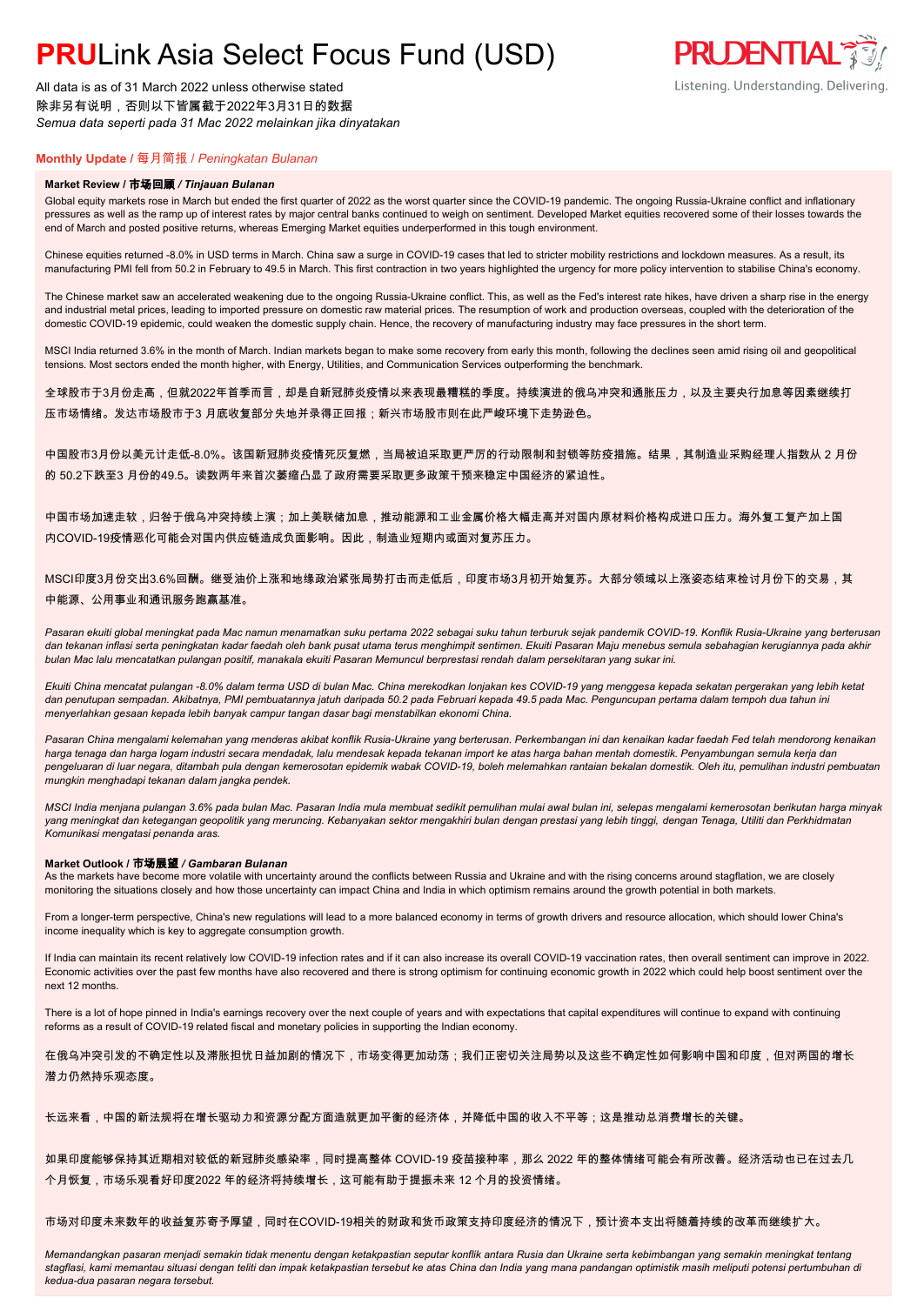All data is as of 31 March 2022 unless otherwise stated 除非另有说明,否则以下皆属截于2022年3月31日的数据 *Semua data seperti pada 31 Mac 2022 melainkan jika dinyatakan*



*Dari perspektif jangka lebih panjang, peraturan baharu China akan membawa kepada ekonomi yang lebih seimbang dari segi pemacu pertumbuhan dan peruntukan sumber, yang sepatutnya menyempitkan jurang ketaksamaan pendapatan China yang merupakan kunci kepada agregat pertumbuhan penggunaan.*

*Sekiranya India dapat mengekalkan kadar jangkitan COVID-19 yang secara relatifnya rendah baru-baru ini dan berupaya meningkatkan keseluruhan kadar vaksin COVID-19, maka sentimen kesekalian boleh bertambah baik bagi tahun 2022. Aktiviti ekonomi sejak beberapa bulan lalu juga telah pulih dan optimistik bahawa pertumbuhan ekonomi pada 2022 akan berterusan lebih menyerlah, maka boleh membantu menggalakkan sentimen dalam tempoh 12 bulan yang akan datang.*

*Banyak benih harapan pemulihan pendapatan India dalam beberapa tahun akan datang disemai seiring jangkaan bahawa perbelanjaan modal akan terus berkembang dengan pembaharuan yang berterusan hasil daripada dasar fiskal dan kewangan berkaitan COVID-19 bagi menyokong ekonomi India.*

#### **Fund Review & Strategy /** 基金表现评论与投资策略 */ Tinjauan dan Strategi Dana*

The Fund returned -2.77% for the month, underperforming the benchmark return of -1.97% by 0.80%. Year-to-date, the Fund returned -5.45%, outperforming the benchmark return of -7.75% by 2.30%.

Overweight to Country Garden Services, Geely Auto, and Topsports International dragged on performance. Sector-wise, overweight exposure to China Consumer Discretionary, China Real Estate and Indian Industrials weighed on performance during the reporting period.

In China, the portfolio manager is optimistic given the attractive valuations and low expectations given the stock market's underperformance in 2021. We will continue to pay attention to the short-term industry boom and strong anti-cyclicality that will benefit from the policy easing efforts. From a bottom-up perspective, we may see margin to bottom out as the rally in upstream material prices gradually ease. We are optimistic towards high-quality companies with strong downstream demand and pricing power who could see a potential rebound in profit margins in the coming quarters.

During the month, the Fund initiated new positions in Postal Savings Bank of China, VIP Shop, Li Ning and Prestige Estates Projects while it closed out its positions in Hindalco Industries, Hindustan Petroleum, Sino Biopharm, Hindustan Unilever, Bajaj Holdings and Investment, Maruti Suzuki India and Tata Consumer Products.

此基金月内的回酬是-2.77%,跑输回酬为-1.97%的基准0.80%。年度至今,本基金交出-5.45%回酬,超越提供-7.75%回酬的基准2.30%。

增持碧桂园服务(Country Garden Services)、吉利汽车(Geely Auto)和滔搏国际(Topsports International)拖累月内表现。行业方面,增持中国可选消 费、中国房地产和印度工业在检讨期内减损基金表现。

在中国,鉴于 2021 年表现不佳,股市估值具有吸引力且期望较低,基金经理因此持乐观态度。我们将继续关注受益于宽松政策的短期行业繁荣和强劲的反衰退 政策。从自下而上的角度来看,基于上游材料价格的涨潮逐渐消退,利润可能会触底反弹。我们看好下游需求和定价能力强劲的优质企业,未来几个季度的利润 率有望回升。

检讨月份下,基金启动了中国邮政储蓄银行(Postal Savings Bank of China)、唯品会(VIP Shop)、李宁(Li Ning)和Prestige Estates Projects的投资;并 对印度铝工业(Hindalco Industries)、印度斯坦石油公司(Hindustan Petroleum)、中国生物制药(Sino Biopharm)、印度斯坦联合利华(Hindustan Unilever)、Bajaj Holdings and Investment、马鲁蒂铃木公司(Maruti Suzuki India)和Tata Consumer Products进行平仓。

*Dana memberikan pulangan -2.77% di bulan ini, tidak mengatasi pulangan penanda aras -1.97% sebanyak 0.80%. Sejak awal tahun hingga kini, Dana mengembalikan -5.45%, mengatasi pulangan penanda aras -7.75% sebanyak 2.30%.*

*Pegangan berlebihan di Country Garden Services, Geely Auto dan Topsports International mengheret prestasi. Meninjau pendedahan dari segi sektor, pegangan berlebihan kepada Pengguna Bukan Keperluan China, Harta Tanah China dan Perindustrian India mempengaruhi prestasi semasa tempoh pelaporan.*

*Di China, pengurus portfolio optimistik berikutan penilaian yang menarik dan jangkaan yang rendah susulan prestasi pasaran stok yang suram di tahun 2021. Kami akan terus memberi perhatian kepada ledakan industri jangka pendek dan anti-kitaran yang kuat, yang akan mendapat manfaat daripada usaha pelonggaran dasar. Dari perspektif bawah ke atas, kita mungkin melihat margin mendasar apabila kenaikan harga bahan huluan beransur-ansur berkurangan. Kami optimistik terhadap syarikat berkualiti tinggi dengan permintaan hiliran yang kukuh dan kuasa menentu harga, yang boleh melihat potensi pemulihan dalam margin keuntungan pada suku yang akan datang.*

*Pada bulan tinjauan, Dana memulakan kedudukan baru di Postal Savings Bank of China, VIP Shop, Li Ning dan Prestige Estates Projects sementara menutup kedudukan di Hindalco Industries, Hindustan Petroleum, Sino Biopharm, Hindustan Unilever, Bajaj Holdings and Investment, Maruti Suzuki India dan Tata Consumer Products.*